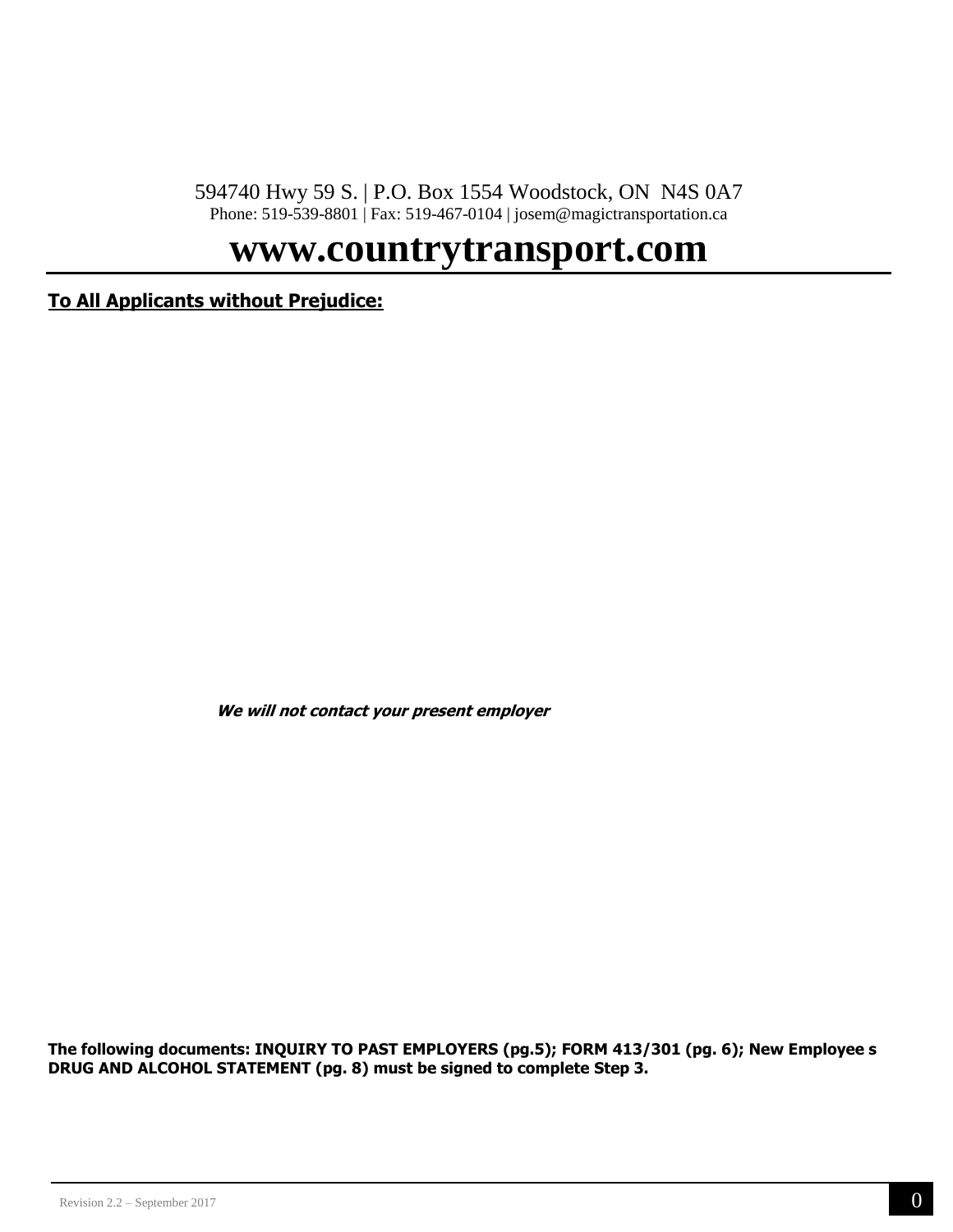

## COMMERCIAL DRIVER'S APPLICATION

(Please answer all questions - please print)

In compliance with Federal and Provincial equal employment opportunity laws, qualified applicants are considered for all positions without regard to race, color, religion, sex, national origin, age, marital status, non-job related disability, or any other protected group status.

|                  | List your addresses of residency for the previous 3 years:                                                                                                                |                      |  |         |
|------------------|---------------------------------------------------------------------------------------------------------------------------------------------------------------------------|----------------------|--|---------|
| <b>CURRENT:</b>  |                                                                                                                                                                           |                      |  |         |
|                  |                                                                                                                                                                           |                      |  |         |
| <b>PREVIOUS:</b> |                                                                                                                                                                           |                      |  |         |
|                  |                                                                                                                                                                           |                      |  |         |
|                  | Are there any physical or personal limitations that might limit you from performing full functions of the job for                                                         |                      |  |         |
|                  | which you are applying for that we should be aware of? $\Box$ YES $\Box$ NO                                                                                               |                      |  | □ MAYBE |
| Please Explain:  |                                                                                                                                                                           |                      |  |         |
|                  | Do you have a FAST Card? □ YES □ NO                                                                                                                                       |                      |  |         |
|                  | If no, would you be willing to apply for a FAST card? $\Box$ YES $\Box$ NO                                                                                                |                      |  |         |
|                  | If an applicant does not possess a valid FAST card, they are required to provide a current (30 days or less) criminal<br>record check, and must possess a valid Passport. |                      |  |         |
|                  | Do you have a valid Passport □ YES □ NO                                                                                                                                   |                      |  |         |
|                  | Can you / will you travel to the United States                                                                                                                            | $\Box$ YES $\Box$ NO |  |         |
|                  | All Truck Drivers operating in the US must participate in a random drug testing program.<br>Are you willing participate in a random drug testing program? □ YES □ NO      |                      |  |         |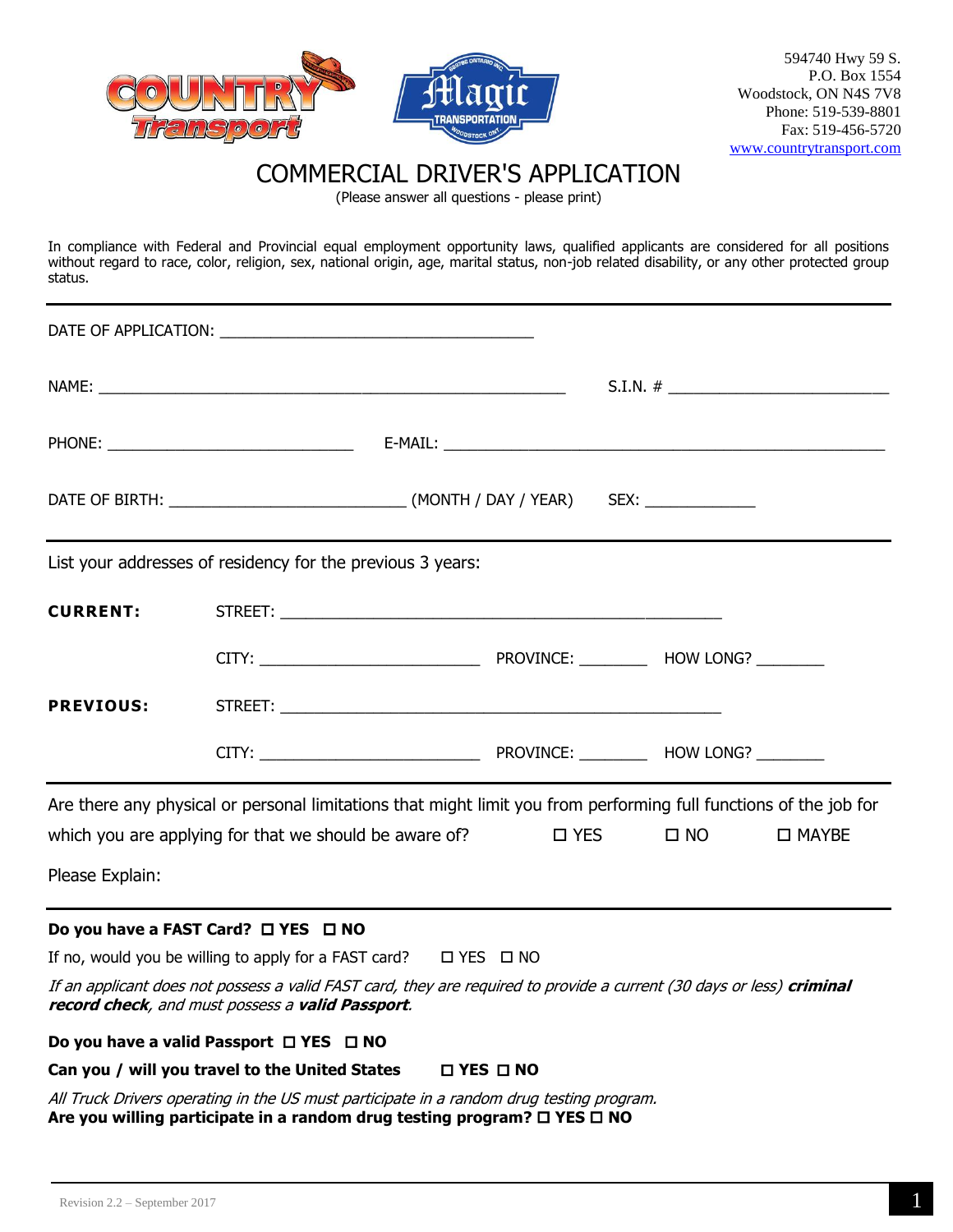# Employment History

All driver applicants to drive in interstate commerce must provide the following information on all employers during the preceding 3 years. List a complete mailing address, street number, city, province and postal code.

Applicants to drive a commercial motor vehicle\* in intrastate or interstate commerce shall also provide an additional 7 years' information on those employers for whom the applicant operated such vehicle.

(NOTE: List employers in reverse order starting with the most recent. Add another sheet as necessary.)

\* lncludes vehicles having a GVWR of 26,001 lbs. or more, vehicles designed to transport 15 or more passengers, or any size vehicle used to transport hazardous materials in a quantity requiring placarding. Please use a separate piece of paper if you need more room.

| PRESENT / MOST RESENT EMPLOYER |                                                                                       | <b>DATES</b>              |
|--------------------------------|---------------------------------------------------------------------------------------|---------------------------|
| NAME:                          |                                                                                       | FROM:                     |
|                                |                                                                                       |                           |
| ADDRESS:                       |                                                                                       | TO:                       |
|                                |                                                                                       |                           |
| CITY:                          | <b>PROVINCE / STATE:</b>                                                              | <b>POSITION HELD</b>      |
|                                |                                                                                       |                           |
| <b>CONTACT NAME:</b>           |                                                                                       |                           |
|                                |                                                                                       |                           |
| <b>PHONE NUMBER:</b>           | <b>FAX NUMBER:</b>                                                                    | <b>REASON FOR LEAVING</b> |
|                                |                                                                                       |                           |
|                                | Was your job designated as a safety-sensitive function in any D.O.T. - Regulated mode |                           |
|                                | subjected to the drug and alcohol testing requirements of 49 CFR Part 40?             |                           |
| $\square$ YES                  | $\square$ NO<br>$\Box$ DON'T KNOW                                                     |                           |
|                                |                                                                                       |                           |

| <b>PREVIOUS EMPLOYER</b>                                                  |                                                                                       | <b>DATES</b>              |
|---------------------------------------------------------------------------|---------------------------------------------------------------------------------------|---------------------------|
| NAME:                                                                     |                                                                                       | FROM:                     |
| ADDRESS:                                                                  |                                                                                       | TO:                       |
|                                                                           |                                                                                       |                           |
| CITY:                                                                     | <b>PROVINCE / STATE:</b>                                                              | <b>POSITION HELD</b>      |
| <b>CONTACT NAME:</b>                                                      |                                                                                       |                           |
| <b>PHONE NUMBER:</b>                                                      | <b>FAX NUMBER:</b>                                                                    | <b>REASON FOR LEAVING</b> |
|                                                                           | Was your job designated as a safety-sensitive function in any D.O.T. - Regulated mode |                           |
| subjected to the drug and alcohol testing requirements of 49 CFR Part 40? |                                                                                       |                           |
| $\square$ YES<br>$\square$ NO                                             | $\Box$ DON'T KNOW                                                                     |                           |

| <b>PREVIOUS EMPLOYER</b>                                                  |                                                                                       | <b>DATES</b>              |
|---------------------------------------------------------------------------|---------------------------------------------------------------------------------------|---------------------------|
| NAME:                                                                     |                                                                                       | FROM:                     |
|                                                                           |                                                                                       |                           |
| ADDRESS:                                                                  |                                                                                       | TO:                       |
|                                                                           |                                                                                       |                           |
| CITY:                                                                     | <b>PROVINCE / STATE:</b>                                                              | POSITION HELD             |
|                                                                           |                                                                                       |                           |
| <b>CONTACT NAME:</b>                                                      |                                                                                       |                           |
|                                                                           |                                                                                       |                           |
| <b>PHONE NUMBER:</b>                                                      | <b>FAX NUMBER:</b>                                                                    | <b>REASON FOR LEAVING</b> |
|                                                                           |                                                                                       |                           |
|                                                                           | Was your job designated as a safety-sensitive function in any D.O.T. - Regulated mode |                           |
| subjected to the drug and alcohol testing requirements of 49 CFR Part 40? |                                                                                       |                           |
| $\square$ YES                                                             | $\Box$ DON'T KNOW<br>$\square$ NO                                                     |                           |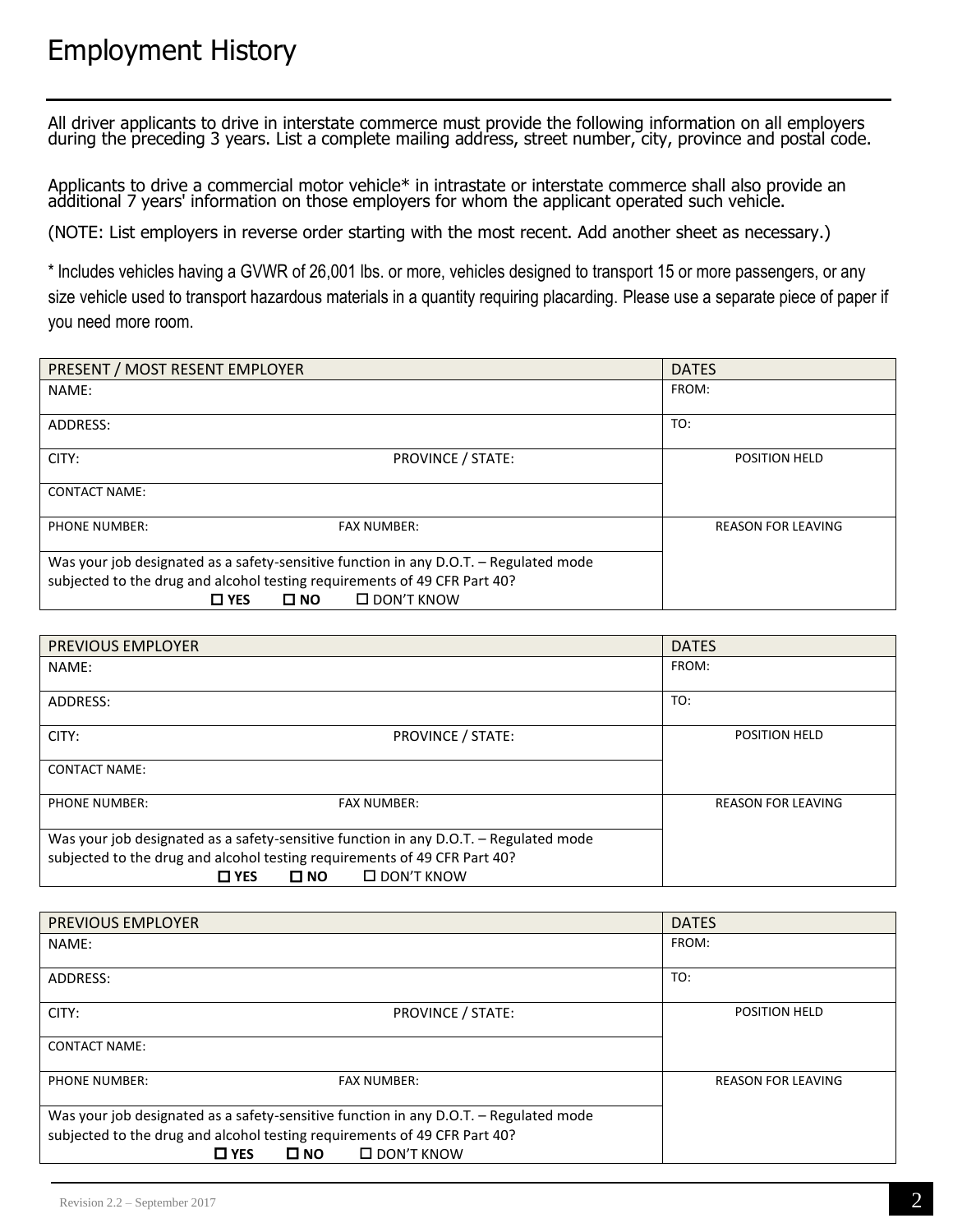#### ACCIDENT RECORD FOR PAST 3 YEARS OR MORE (ATTACH SHEET IF MORE SPACE IS NEEDED) **IF NONE, WRITE NONE & INITIAL**

| <b>DATES</b>   | NATURE OF ACCIDENT<br>(HEAD-ON, REAR-END, UPSET ETC.) | <b>FATALITIES</b> | <b>INJURIES</b> |
|----------------|-------------------------------------------------------|-------------------|-----------------|
| Last Accident: |                                                       |                   |                 |
| Next Previous: |                                                       |                   |                 |
| Next Previous: |                                                       |                   |                 |

#### **If None, mark so in the area and initial**

TRAFFIC CONVICTIONS & FORFEITURES FOR THE PAST 3 YEARS (OTHER THAN PARKING VIOLATIONS) IF NONE, WRITE NONE

| <b>LOCATION</b> | <b>DATE</b> | <b>CHARGE</b> | <b>PENALTY</b> |
|-----------------|-------------|---------------|----------------|
|                 |             |               |                |
|                 |             |               |                |
|                 |             |               |                |

**If None, mark so in the area and initial** 

(ATTACH SHEET IF MORE SPACE IS NEEDED)

#### **EDUCATION**

#### **CIRCLE HIGHEST GRADE COMPLETED: 1 2 3 4 5 6 7 8 HIGH SCHOOL: 1 2 3 4 COLLEGE: 1 2 3 4**

LAST SCHOOL ATTENDED

 $\_$  ,  $\_$  ,  $\_$  ,  $\_$  ,  $\_$  ,  $\_$  ,  $\_$  ,  $\_$  ,  $\_$  ,  $\_$  ,  $\_$  ,  $\_$  ,  $\_$  ,  $\_$  ,  $\_$  ,  $\_$  ,  $\_$  ,  $\_$  ,  $\_$  ,  $\_$  ,  $\_$  ,  $\_$  ,  $\_$  ,  $\_$  ,  $\_$  ,  $\_$  ,  $\_$  ,  $\_$  ,  $\_$  ,  $\_$  ,  $\_$  ,  $\_$  ,  $\_$  ,  $\_$  ,  $\_$  ,  $\_$  ,  $\_$  , (NAME) (CITY)

#### **EXPERIENCE AND QUALIFICATIONS – DRIVER**

| <b>DRIVER</b> | <b>PROVINCE</b> | LICENCE NO. | <b>TYPE</b> | <b>EXPIRATION DATE</b> |
|---------------|-----------------|-------------|-------------|------------------------|
| Licence Info  |                 |             |             |                        |

A. Have you ever been denied a license, permit or privilege to operate a motor vehicle?  $□$  Yes  $□$  No

B. Has any license, permit or privilege ever been suspended or revoked?  $\Box$  Yes  $\Box$  No IF THE ANSWER TO EITHER A OR B IS YES, ATTACH STATEMENT GIVING DETAILS

#### DRIVING EXPERIENCE IF NONE, WRITE NONE

| <b>CLASS OF EQUIPMENT</b>       | TYPE OF EQUIPMENT<br>(VAN, TANK, FLAT, ETC.) | <b>DATES</b><br>TO<br><b>FROM</b> |  | APPROX. # OF MILES<br>(TOTAL) |
|---------------------------------|----------------------------------------------|-----------------------------------|--|-------------------------------|
| <b>STRAIGHT TRUCK</b>           |                                              |                                   |  |                               |
| <b>TRACTOR AND SEMI-TRAILER</b> |                                              |                                   |  |                               |
| <b>TRACTOR - TWO TRAILERS</b>   |                                              |                                   |  |                               |
| MOTORCOACH - SCHOOL BUS         |                                              |                                   |  |                               |
| <b>OTHER</b>                    |                                              |                                   |  |                               |

SHOW SPECIAL COURSES OR TRAINING THAT WILL HELP YOU AS A DRIVER: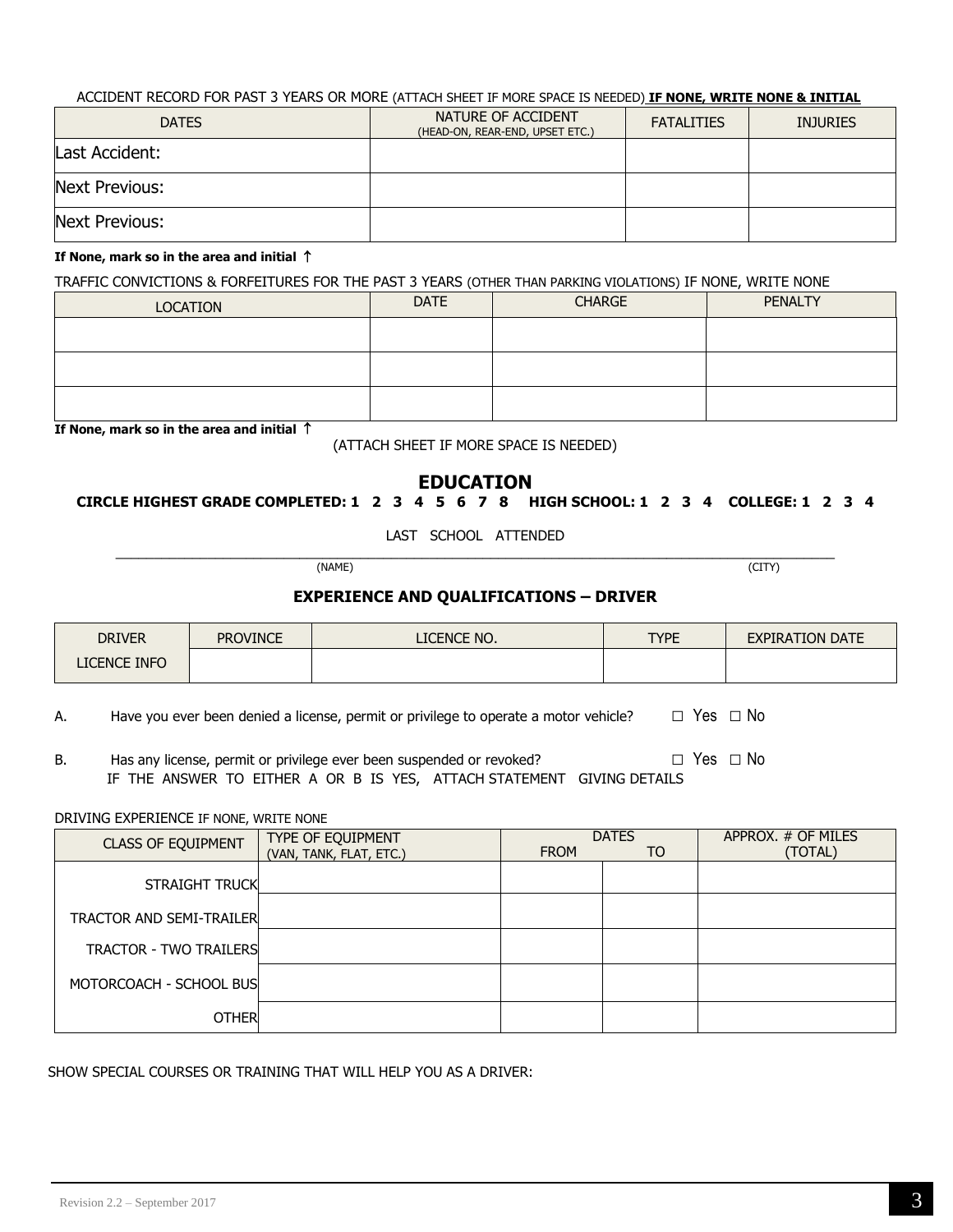### **EXPERIENCE AND QUALIFICATIONS – OTHER**

SHOW ANY TRUCKING, TRANSPORTATION OR OTHER EXPERIENCE THAT WILL BE AN ASSET TO THE COMPANY:

LIST COURSES AND TRAINING OTHER THAN SHOWN ELSEWHERE IN THIS APPLICATION:

LIST SPECIAL EQUIPMENT OR TECHNICAL MATERIALS YOU CAN WORK WITH (OTHER THAN THOSE ALREADY SHOWN):

#### **TO BE READ AND SIGNED BY APPLICANT**

This certifies that this application was completed by me, and that all entries on it and information in it are true and complete to the best of my knowledge.

I authorize you to make such investigations and inquiries of my personal, employment, financial or medical history and other related matters as may be necessary in arriving at an employment decision. (Generally, inquiries regarding medical history will be made only if and after a conditional offer of employment has been extended.) I hereby release employers, schools, health care providers and other persons from all liability in responding to inquiries and releasing information in connection with my application.

In the event of employment, **I** understand that false or misleading information given in my application or interview(s) may result in discharge. I understand, also, that I am required to abide by all rules and regulations of the Company.

I understand that information I provide regarding current and/or previous employers may be used, and those employer(s) will be contacted, for the purpose of investigating my safety performance history as required by 49 CFR 391.23(d) and (e). I understand that I have the right to:

- Review information provided by previous employers;
- Have errors in the information corrected by previous employers and for those previous employers to re-send the corrected information to the prospective employer;
- Have a rebuttal statement attached to the alleged erroneous information, if the previous employer(s) and I cannot agree on the accuracy of the information.

| Applicant's Signature                                                                                                                                                                                                                |
|--------------------------------------------------------------------------------------------------------------------------------------------------------------------------------------------------------------------------------------|
| <b>PROCESS RECORD (For Company Use)</b>                                                                                                                                                                                              |
|                                                                                                                                                                                                                                      |
|                                                                                                                                                                                                                                      |
| CLASSIFICATION NATION<br>(IF REJECTED, SUMMARY REPORT OF REASONS SHOULD BE PLACED IN FILE)                                                                                                                                           |
| <b>TERMINATION OF EMPLOYMENT</b>                                                                                                                                                                                                     |
| DISMISSED DATE TERMINATED <b>And the Contract of Contract Contract Contract Contract Contract Contract Contract Contract Contract Contract Contract Contract Contract Contract Contract Contract Contract Contract Contract Cont</b> |
| VOLUNTARILY QUIT                                                                                                                                                                                                                     |
|                                                                                                                                                                                                                                      |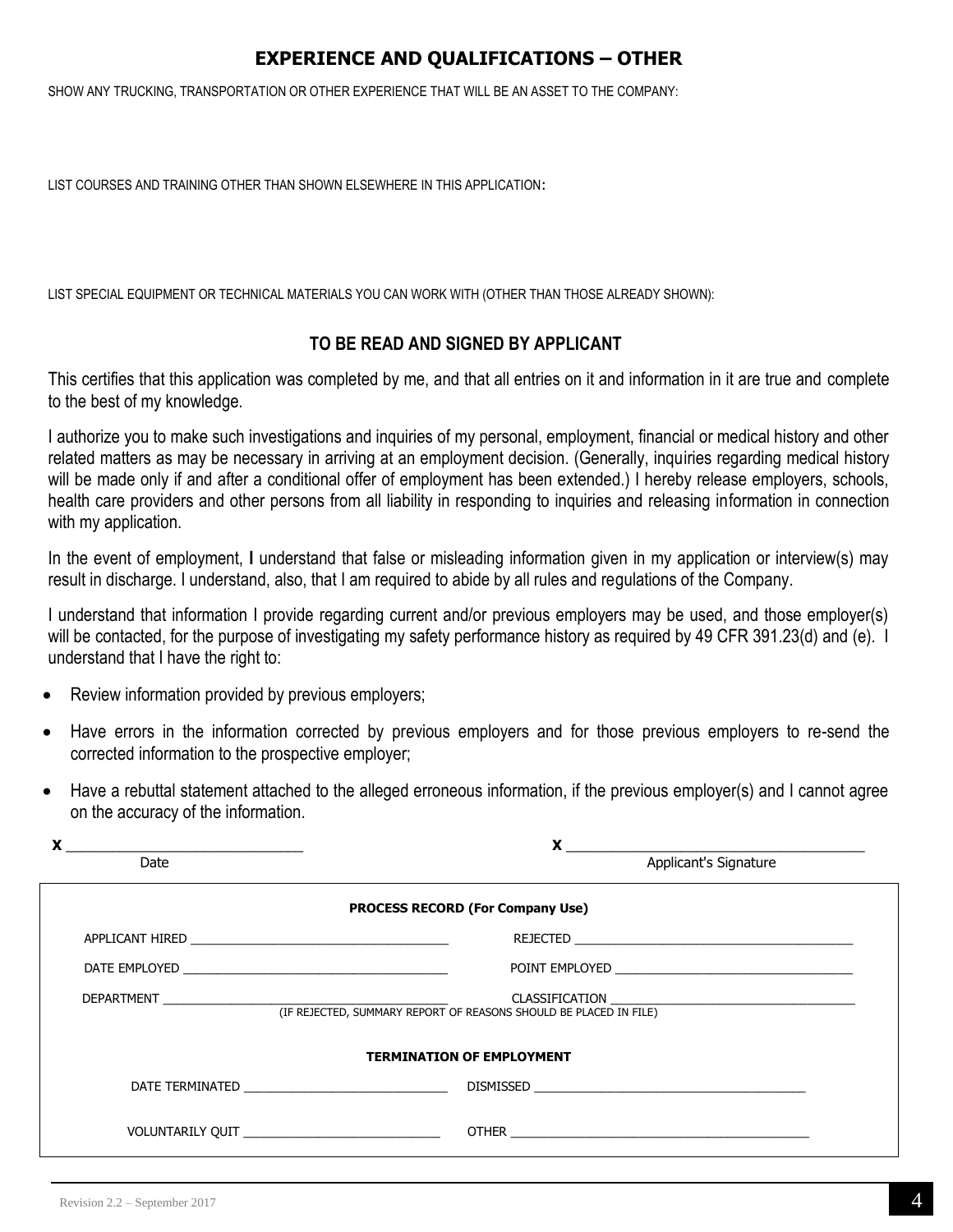### **INQUIRY TO PAST EMPLOYERS**

### **Applicant's Name \_\_\_\_\_\_\_\_\_\_\_\_\_\_\_\_\_\_\_\_\_\_\_\_\_\_\_\_\_\_\_\_\_\_\_\_\_\_\_\_\_\_\_\_\_\_\_\_\_**

I hereby authorize you to release all requested information to my prospective employer, listed below or whoever has requested same per Section 391.23 of the Federal Motor Carriers Safety Regulations. You are released from any claim of liability against your company and its Agents for information submitted to this inquiry.

| To be completed by past employer                                                                                                                                                                                               |  |  |  |  |
|--------------------------------------------------------------------------------------------------------------------------------------------------------------------------------------------------------------------------------|--|--|--|--|
|                                                                                                                                                                                                                                |  |  |  |  |
| The applicant was drug and alcohol tested as per USDOT regulations? YES<br><b>NO</b>                                                                                                                                           |  |  |  |  |
| Type of vehicle applicant operated for you: [ ] Tractor-Trailer [ ] Straight Truck                                                                                                                                             |  |  |  |  |
|                                                                                                                                                                                                                                |  |  |  |  |
| Did the applicant have custody of money or credit cards?<br><b>YES</b><br>NO                                                                                                                                                   |  |  |  |  |
|                                                                                                                                                                                                                                |  |  |  |  |
|                                                                                                                                                                                                                                |  |  |  |  |
| Reason for leaving your company: Resign Discharge Layoff. Eligible to return? _____________________                                                                                                                            |  |  |  |  |
|                                                                                                                                                                                                                                |  |  |  |  |
| At fault accidents, explain: example and a set of the set of the set of the set of the set of the set of the set of the set of the set of the set of the set of the set of the set of the set of the set of the set of the set |  |  |  |  |
|                                                                                                                                                                                                                                |  |  |  |  |
|                                                                                                                                                                                                                                |  |  |  |  |
| Person, Title and Company Name supplying information:                                                                                                                                                                          |  |  |  |  |
|                                                                                                                                                                                                                                |  |  |  |  |
|                                                                                                                                                                                                                                |  |  |  |  |
|                                                                                                                                                                                                                                |  |  |  |  |
| Phone: $\frac{1}{1}$                                                                                                                                                                                                           |  |  |  |  |
|                                                                                                                                                                                                                                |  |  |  |  |
| <b>Applicant/Driver Consent</b>                                                                                                                                                                                                |  |  |  |  |

**By my signature below, I authorize you and/or your Third-Party Administrator to release any and all information regarding my performance, ability and fitness, including drug and alcohol testing done on myself including any and all information on this form and responses to questions set out on this form, while in your employment, acting as your agent, under contract with you, or acting as your representative in any capacity during the preceding three years from the above date. I hereby release you from any and all liability of any type as a result of providing this information to the prospective employer named below and/or to their Third-Party Administrator.**

Applicant's Signature: \_\_\_\_\_\_\_\_\_\_\_\_\_\_\_\_\_\_\_\_\_\_\_\_\_\_\_\_\_\_ Date: \_\_\_\_\_\_\_\_\_\_\_\_\_\_\_\_\_\_\_\_\_\_\_\_\_\_\_

| Prospect  | Country Transport (1365221 Ont. Inc.)   | Contact: Jose Monteiro            |
|-----------|-----------------------------------------|-----------------------------------|
| Employer: | Magic Transportation (689786 Ont. Inc.) | Safety Administrator              |
| Address:  |                                         | Phone: 519-539-8801               |
|           |                                         | Fax: 519-456-5720                 |
|           |                                         | Email: josem@countrytransport.com |
|           |                                         |                                   |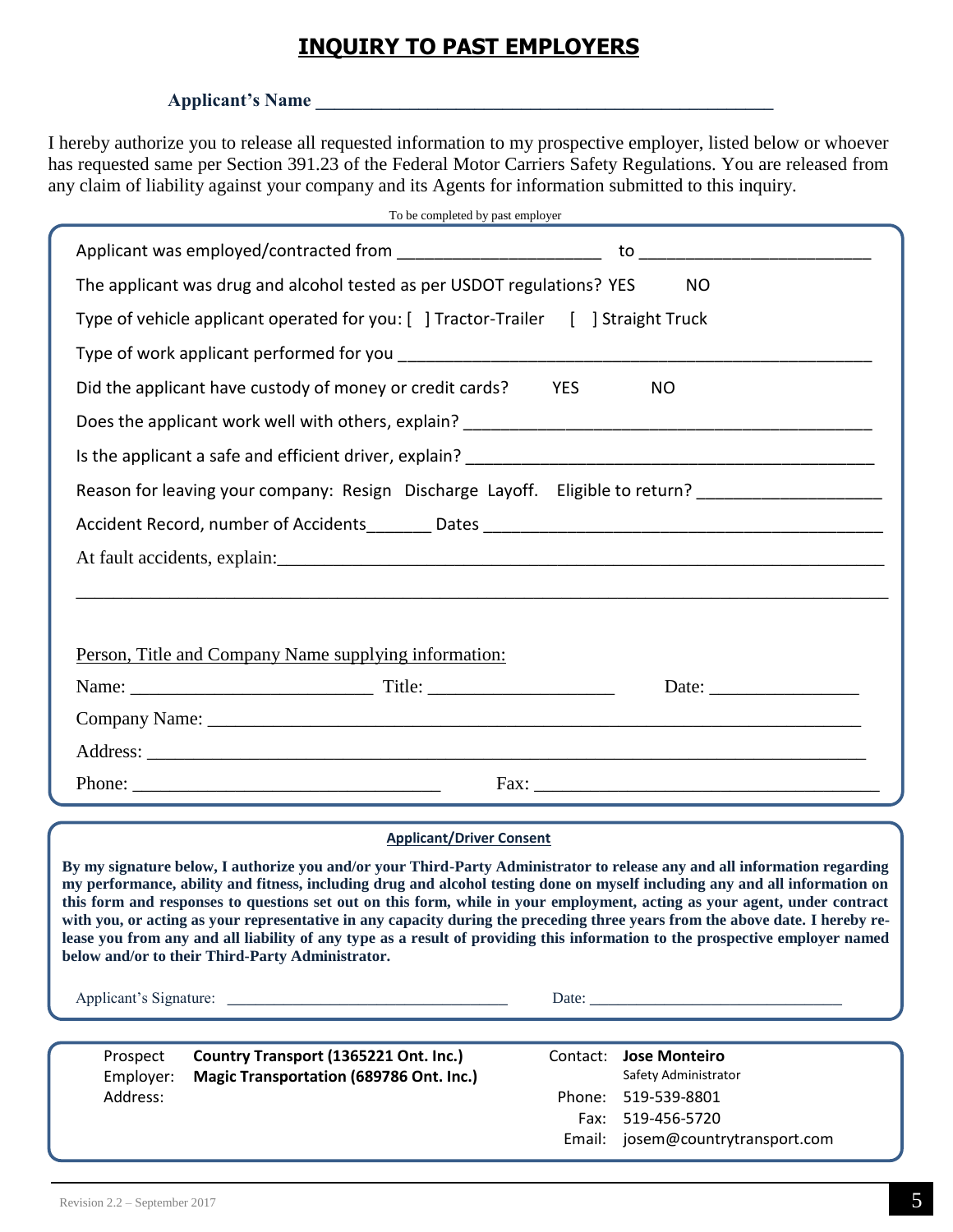#### **FORM 413 / 301 REQUEST FOR DRUG AND ALCOHOL TESTING INFORMATION FROM PREVIOUS EMPLOYERS in accordance with 49 CFR 382.413 and 49 CFR 40.25 AND FOR PRE-EMPLOYMENT TEST EXEMPTION in accordance with 49 CFR 382.301(b)**

PURPOSE OF THIS FORM: **(A) Under 49 CFR 382.413** which refers to 49 CFR 40.25 of the DOT regulations, previous employers MUST provide information regarding any violations of the regulations, specifically, any alcohol tests with a result of 0.04 or greater, any verified positive drug tests and any refusals to be tested (including verified adulterated or substituted drug test results), as well as information on whether the employee completed the required assessment and requalification provisions under the regulations in accordance with 49 CFR Part 40 Subpart O. **(B) (I) Under 49 CFR 382.301(b)** a prospective employer is not required to administer a pre-employment drug test on hiring a driver if he/she can verify the prospective driver's previous participation in a compliant testing program **[382.301(c)(1)].** An employer can exercise this exemption if he contacts the testing program and obtains the information below. **(II**) **Under 49 CFR 382.301(c)(2)** an employer who hires a temporary or contract driver participating in a testing program administered by another entity must verify the driver's participation in a compliant testing program. If a driver is used periodically, the information must be updated every 6 months.

Name (print)\_\_\_\_\_\_\_\_\_\_\_\_\_\_\_\_\_\_\_\_\_\_\_\_\_\_\_\_\_\_\_ (SIN)\_\_\_\_\_\_\_\_\_\_\_\_\_\_\_ has applied to our company for a safety-sensitive position as outlined in 49 CFR 382.107. In compliance with DOT regulations 49 CFR 382.413, 49 CFR 40.25 and 382.301, we are hereby requesting information regarding this individual's involvement with your company's drug and alcohol testing program. A consent for the release of this information follows.

### **APPLICANT/DRIVER CONSENT**

| <b>TO:</b> [Applicant, leave blank]                                                                                                                                                                                                                                                                                                                                                                                                                                                                                                                                                                                      |  |  |  |  |
|--------------------------------------------------------------------------------------------------------------------------------------------------------------------------------------------------------------------------------------------------------------------------------------------------------------------------------------------------------------------------------------------------------------------------------------------------------------------------------------------------------------------------------------------------------------------------------------------------------------------------|--|--|--|--|
|                                                                                                                                                                                                                                                                                                                                                                                                                                                                                                                                                                                                                          |  |  |  |  |
|                                                                                                                                                                                                                                                                                                                                                                                                                                                                                                                                                                                                                          |  |  |  |  |
|                                                                                                                                                                                                                                                                                                                                                                                                                                                                                                                                                                                                                          |  |  |  |  |
| In accordance with 49 CFR 382.405(f), by my signature below I authorize you and/or your Third Party Administrator to release any<br>and all information regarding drug and alcohol testing done on myself including any and all information on this form and responses to<br>questions set out on this form, while in your employment, acting as your agent, under contract with you, or acting as your<br>representative in any capacity during the preceding three years from the above date. This information is to be released to the<br>prospective employer named below and/or to their Third Party Administrator. |  |  |  |  |
| <b>FROM:</b> [Prospective Employer]                                                                                                                                                                                                                                                                                                                                                                                                                                                                                                                                                                                      |  |  |  |  |
| Company: 1365221 Ontario Inc dba Country Transport Phone: 519-539-8801 Fax: 519-467-0104<br>Address: 565545 Towerline Road, Woodstock, ON N4S 7W3                                                                                                                                                                                                                                                                                                                                                                                                                                                                        |  |  |  |  |
| Attention: Jose Monteiro                                                                                                                                                                                                                                                                                                                                                                                                                                                                                                                                                                                                 |  |  |  |  |
| I also understand that I have the right, under 49 CFR 391.23(i) and (j), to review information provided by previous employers; to have<br>errors in the information corrected by the previous employer and to have that employer re-send the corrected information to the<br>prospective employer; to have a rebuttal statement attached to the alleged erroneous information, if the previous employer and myself<br>cannot agree on the accuracy of the information.                                                                                                                                                   |  |  |  |  |

| Applicant Name (Print):       | Applicant's SIN/Employee ID: |  |
|-------------------------------|------------------------------|--|
| Applicant Signature (driver): | Date                         |  |

#### *Previous Employer &/or TPA - Please complete the following sections as per indicated below (& return this document to prospective employer):*

Sections (1) and (2) below are for the pre-employment exemption in accordance with 49 CFR 382.301.

Sections (1) and (3) below are the request for drug and alcohol testing information in accordance with 49 CFR 382.413 and 49 CFR 40.25.

Please check off if section  $(2)$  for the pre-employment exemption is not required.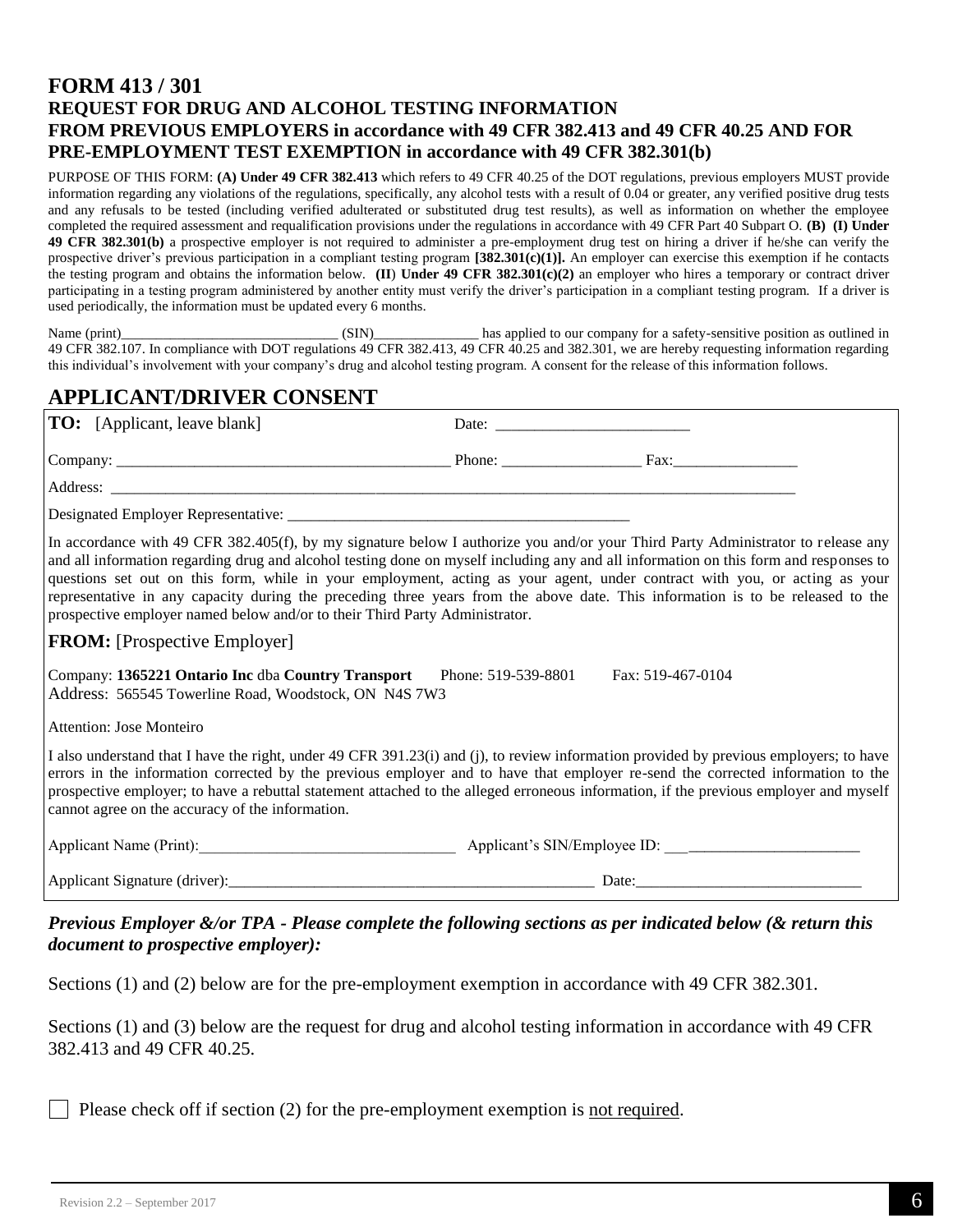| (1) Was the applicant subject to drug and alcohol testing under DOT regulations? $\Box$ Yes $\Box$ No                                                                                                                                                                                                                                                                                                                                                                       |                 |                     |                 |  |  |
|-----------------------------------------------------------------------------------------------------------------------------------------------------------------------------------------------------------------------------------------------------------------------------------------------------------------------------------------------------------------------------------------------------------------------------------------------------------------------------|-----------------|---------------------|-----------------|--|--|
| (2) For pre-employment testing exemption under 49 CFR 382.301:                                                                                                                                                                                                                                                                                                                                                                                                              |                 |                     |                 |  |  |
| $(mm/dd/yy)$ .<br>Employee's ending date of participation to program<br>Program complies with DOT requirements? $\Box$ Yes<br>$\Box$ No<br>Date of last drug test ______________________(mm/dd/yy)                                                                                                                                                                                                                                                                          | $(mm/dd/yy)$ .  |                     |                 |  |  |
| DRUG & ALCOHOL TEST RESULTS or any other violation of 49 CFR 382 Subpart B                                                                                                                                                                                                                                                                                                                                                                                                  |                 |                     |                 |  |  |
| (last 6 months).<br>Date $\_\_$                                                                                                                                                                                                                                                                                                                                                                                                                                             | Positive        |                     | $\Box$ Negative |  |  |
| (mm/dd/yy)                                                                                                                                                                                                                                                                                                                                                                                                                                                                  | Positive        |                     | $\Box$ Negative |  |  |
| Date $\frac{1}{\text{mm}/\text{dd}/\text{yy}}$                                                                                                                                                                                                                                                                                                                                                                                                                              |                 |                     |                 |  |  |
| Date $\frac{1}{\frac{(\text{mm}/\text{dd}/\text{yy})}{\frac{(\text{mm}/\text{dd}/\text{yy})}{\frac{(\text{mm}/\text{dd}/\text{yy})}{\frac{(\text{md}/\text{dy}/\text{gy})}{\frac{(\text{md}/\text{dy}/\text{gy})}{\frac{(\text{md}/\text{dy}/\text{gy})}{\frac{(\text{md}/\text{dy}/\text{gy})}{\frac{(\text{md}/\text{dy}/\text{gy})}{\frac{(\text{md}/\text{dy}/\text{gy})}{\frac{(\text{md}/\text{dy}/\text{gy})}{\frac{(\text{md}/\text{dy}/\text{gy})}{\$<br>Comments: | $\Box$ Positive |                     | $\Box$ Negative |  |  |
| (3) For verification of driver's participation in a compliant testing program under 49 CFR 382.413 & Part 40.25                                                                                                                                                                                                                                                                                                                                                             |                 |                     |                 |  |  |
| <b>TESTING HISTORY</b>                                                                                                                                                                                                                                                                                                                                                                                                                                                      |                 |                     |                 |  |  |
| 1. Has this person ever tested positive, as verified by an MRO, for a controlled substance test in the last 3<br>years?                                                                                                                                                                                                                                                                                                                                                     | <b>Yes</b>      | $\overline{\rm No}$ |                 |  |  |
| 2. Has this person ever had an alcohol test with a Breath Alcohol Concentration of 0.04 or greater in the last 3<br>years?                                                                                                                                                                                                                                                                                                                                                  | <b>Yes</b>      | $\overline{\rm No}$ |                 |  |  |
| 3. Has this person ever refused a DOT required test for drugs or alcohol in the last 3 years (including verified<br>adulterated or substituted drug test results)?                                                                                                                                                                                                                                                                                                          | Yes             | $\overline{\rm No}$ |                 |  |  |
| 4. Do you have knowledge of any other violation by this driver, under 49 CFR Subpart B or of any other DOT<br>agency drug and alcohol testing regulation within the last 3 years (including all information you received from a<br>previous employer)?<br><b>Yes</b><br>$\overline{\text{No}}$                                                                                                                                                                              |                 |                     |                 |  |  |
| 5. If YES to any of the above, did the person comply with referral and rehabilitation requirements of the<br><b>Substance Abuse Professional:</b>                                                                                                                                                                                                                                                                                                                           |                 |                     |                 |  |  |
| a) Was the person referred to a SAP?                                                                                                                                                                                                                                                                                                                                                                                                                                        | <b>Yes</b>      | $\overline{\rm No}$ |                 |  |  |
| If employment with your company continued:<br>b) Was the person evaluated by the SAP?                                                                                                                                                                                                                                                                                                                                                                                       | Yes             | No                  |                 |  |  |
| c) If yes, did the SAP recommend treatment and/or education?                                                                                                                                                                                                                                                                                                                                                                                                                |                 |                     |                 |  |  |
|                                                                                                                                                                                                                                                                                                                                                                                                                                                                             | Yes             | $\overline{\rm No}$ |                 |  |  |
| d) Did the person complete the treatment and/or education as determined by the SAP?                                                                                                                                                                                                                                                                                                                                                                                         | Yes             | No                  |                 |  |  |
| e) Did the person undergo a return-to-duty test?                                                                                                                                                                                                                                                                                                                                                                                                                            | Yes             | No                  |                 |  |  |
| f) If yes, was the return-to-duty test negative?                                                                                                                                                                                                                                                                                                                                                                                                                            | Yes             | No                  |                 |  |  |
| g) Did the SAP recommend follow-up testing?                                                                                                                                                                                                                                                                                                                                                                                                                                 | Yes             | No                  |                 |  |  |
| h) Did the person complete the follow-up testing?                                                                                                                                                                                                                                                                                                                                                                                                                           | Yes             | No                  |                 |  |  |
| *If applicable, please submit copy of documentation of completion of return-to-duty and follow-up testing<br>records.                                                                                                                                                                                                                                                                                                                                                       |                 |                     |                 |  |  |
| I confirm that the above information is accurate.                                                                                                                                                                                                                                                                                                                                                                                                                           |                 |                     |                 |  |  |
|                                                                                                                                                                                                                                                                                                                                                                                                                                                                             |                 |                     |                 |  |  |

Name of Company Rep (Print) Company

Signature Date

 $\_$  ,  $\_$  ,  $\_$  ,  $\_$  ,  $\_$  ,  $\_$  ,  $\_$  ,  $\_$  ,  $\_$  ,  $\_$  ,  $\_$  ,  $\_$  ,  $\_$  ,  $\_$  ,  $\_$  ,  $\_$  ,  $\_$  ,  $\_$  ,  $\_$  ,  $\_$  ,  $\_$  ,  $\_$  ,  $\_$  ,  $\_$  ,  $\_$  ,  $\_$  ,  $\_$  ,  $\_$  ,  $\_$  ,  $\_$  ,  $\_$  ,  $\_$  ,  $\_$  ,  $\_$  ,  $\_$  ,  $\_$  ,  $\_$  ,